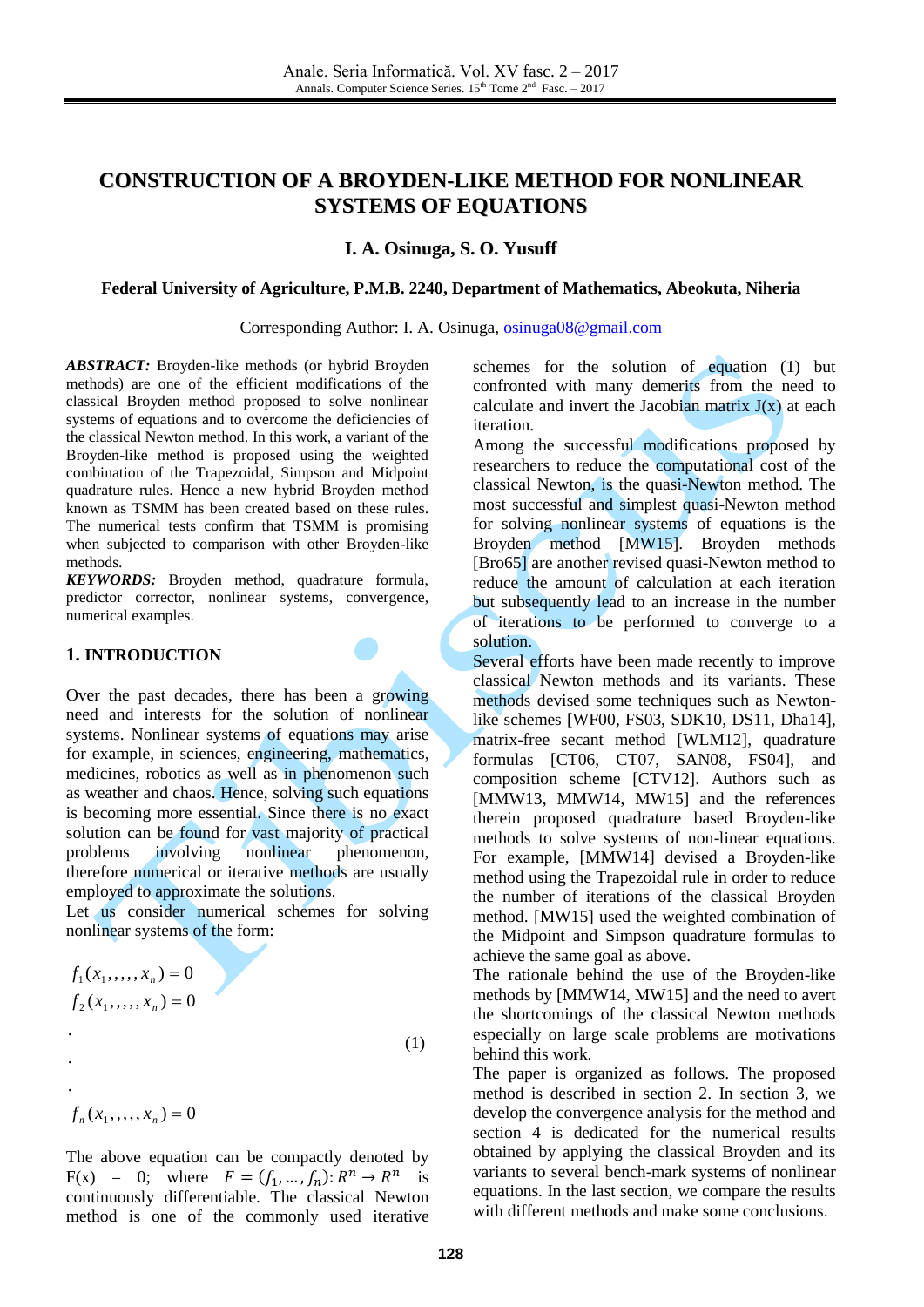#### **2. DERIVATION PROCESS OF TSMM**

Let  $x^*$  be a root of the nonlinear equation  $F(x) = 0$ ; where F is sufficiently differentiable. Newton method originates from the Taylor's series expansion of the function (of a single variable)  $f(x)$  about the point  $x_1$  :

$$
f(x) = f(x1) + (x - x1)f'(x1) + \frac{1}{2!}(x + x1)2f''(x1) + \cdots
$$

where  $f$ , and its first and second derivatives,  $f'$  and  $f''$  are calculated at  $x_1$ . For multiple variable function F; from the above equation, it is obvious that

$$
F(x) = F(x_k) + \int_{x_k}^{x} F'(t) dt
$$
 (2)

Authors such as [MMW14] and [MW15] have approximated the indefinite integral in Equation (2) with different quadrature rules and obtained a nice and better refinement of the classical Newton method. In the same view, approximating the integral in Equation (2) by the weighted combination of Trapezoidal, Simpson and Midpoint quadrature rules yields:

$$
x_{k+1} = x_k - 24[5F'(x_k) + 14F'\left(\frac{x_k + x_{k+1}}{2}\right) + 5F'(x_{k+1})]^{-1}F(x_k)
$$
\n(3)

Replacing  $F(x_k)$ ,  $F'(x_{k+1})$ ) by  $B(x_k)$ ,  $B(x_{k+1})$ respectively using the same procedure as in ([CT06, CT12, HB12]).

$$
x_{k+1} = x_k - 24[5B(x_k) + 14B\left(\frac{x_k + x_{k+1}}{2}\right) + 5B(x_{k+1})]^{-1}F(x_k)
$$
\n(4)

which is an implicit equation because we have  $x_{k+1}$ on both sides. In order to avoid the implicit nature of this equation, we use the  $(k+1)$ th iteration of the Broyden method in the right hand side. Thus we have

$$
x_{k+1} = x_k - 24[5B(x_k) + 14B\left(\frac{x_k + m_k}{2}\right) + 5B(m_{k+1})]^{-1}F(x_k)
$$
\n(5)

where  $m_k$  is given as

$$
m_k = x_k - B_k^{-1} F(x_k)
$$
 (6)

so we have

$$
x_{k+1} = x_k - 24[5B(x_k) + 14B(z_k) + 5B(m_k)]^{-1}F(x_k)
$$
\n(7)

for  $z_k = \frac{x}{x}$  $\frac{m_k}{2}$ . Suppose we set  $B_k = [5B(x_k)]$  $14B(z_k) + 5B(m_k)$ , then we have

$$
x_{k+1} = x_k - 24B_k^{-1}F(x_k)
$$
 (8)

Hence, with the formulation above and selecting Predictor-Corrector of Broyden method we have the following two-step iterative scheme of the Trapezoidal-Simpson-Midpoint method for solving Equation (1). For a given  $x_0$  using initial matrix  $B_0 = I$ , compute the approximates solution  $x_{k+1}$  by the iterative schemes

$$
m_k = x_k - B_k^{-1} F(x_k)
$$
  
\n
$$
x_{k+1} = x_k - 24[5B(x_k) + 14B(z_k) + 5B(m_k)]^{-1} F(x_k)
$$
\n(9)

for 
$$
z_k = \frac{x_k + m_k}{2}
$$
,  $k = 0, 1, ...$ 

### **Algorithm for TSMM**

1. Given initial guess  $x_0$ , let k = 0 and  $B_0 = I$ . 2. Compute  $F(x_k)$ , if  $F(x_k) \le 10^{-12}$  is satisfied stop, Else go to step 3, 3. Compute  $(m_k)$ , from Equation (6).

4. Compute  $B(m_k)$  using.

$$
B(m_k) = B(x_k) + \frac{(y_k - B(x_k)s_k)s_k^T}{s_k^Ts_k}
$$

Where

$$
y_k = F(m_k) - F(x_k)
$$
  

$$
s_k = m_k - x_k
$$

5. Compute  $B(z_k)$  using

$$
B(z_k) = B(x_k) + \frac{(g_k - B(x_k)b_k)b_k^{T}}{b_k^{T}b_k}
$$

where

$$
z_k = \frac{m_k + x_k}{2}
$$
  
\n
$$
g_k = F(z_k) - F(x_k)
$$
  
\n
$$
b_k = z_k - x_k
$$

6. Compute  $x_{k+1}$  from Equation (7) 7. Set  $k = k + 1$  and go to step 2.

$$
B_{k+1} = B_k + \frac{(y_k - B(x_k)s_k)s_k^T}{s_k^T s_k}
$$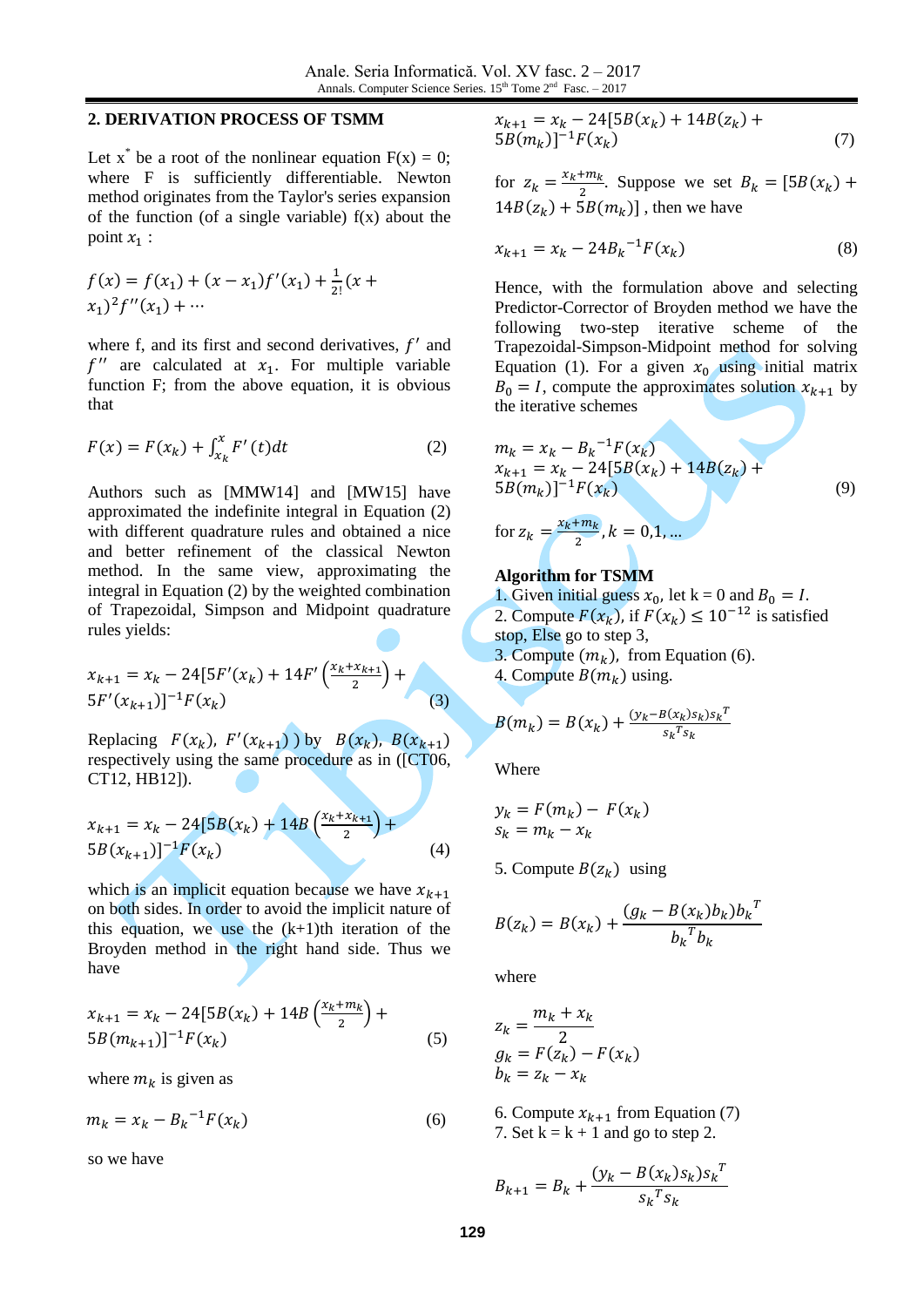where

 $y_k = F(x_{k+1}) - F(x_k)$  $s_k = x_{k+1} - x_k$ 

# **3. CONVERGENCE RESULT OF TRAPEZOIDAL, SIMPSON AND MID-POINT METHOD**

The local convergence properties of the proposed method are presented here. We have the following standard assumptions on the nonlinear function F: Assumptions

1. *F* is differentiable in an open convex set  $D \in \mathbb{R}^n$ . 2. There exists  $x^* \in R^n$  such that  $F(x^*) = 0$  and  $F(x^*)$  is nonsingular and continuous for every x. 3.  $F'(x)$  is Lipschitz continuous and hence satisfies the Lipschitz condition of order 1 such that there exists a positive constant  $\lambda$  such that

 $|| F(x) - F(w) || \le \lambda || x - w ||$ ,  $\forall x, w \in R^n$ **Definition 3.1 (q-superlinearly convergence) [Kel95]**

Let  $x_k \subset R^n$  and  $x^* \in R^n$ . Then  $x_k \to x^*$  is qsuperlinearly if

 $\iota$  $|| x_{k+1} - x^* ||$  $\frac{1}{\|x_k - x^*\|}$  =

#### **Lemma 3.1 [RL03]**

Let  $F: R^n \to R^n$  be continuously differentiable on an open convex set  $D \subset R^n$ ,  $x \in D$ . If  $F'(x)$  is Lipschitz continuous with Lipschitz constant  $\lambda$ , then for any  $u, v \in D \parallel F(v) - F(u) - F'(u)$  $\lambda$ max {||  $u - x$  ||, ||  $v - x$  ||. Moreover, if  $F'(x)$  is invertible, then there exists  $\epsilon$  and  $\rho > 0$  such that  $\mathbf{1}$  $\frac{1}{\rho} \parallel v - u \parallel \leq \parallel F(v) - F(u) \leq \rho \parallel v - u \parallel$  for all  $u, v \in D$  for which max  $\{\|u - x\|, \|v - x\|\} \leq \epsilon$ **Lemma 3.2 [RL03]**

Let  $x_k \in R^n, k \ge 0$ . If  $x_k$  converges q-superlinearly to  $x^* \in R^n$ , then

$$
lim_{k \to \infty} \frac{\parallel x_{k+1} - x^* \parallel}{\parallel x_k - x^* \parallel} = 1
$$

Herein, we present the main result which is a modified result in [MW15] to prove that the local order of convergence analysis is superlinear.

#### **Theorem 3.3**

Let  $F: R^n \to R^n$  satisfy the hypothesis of Lemma 3 on the set D: Let  $B_k$  be a sequence of nonsingular matrices in  $L(R^n)$  the space of real matrices of order n. Suppose for some  $x_0$  the sequence  $x_k$  generated by Equation (8) remains in D and  $lim_{k\to\infty}x_k = x^*$ where for each  $x_k \neq x^*$ . Then  $\{x_k\}$  converges qsuperlinearly to  $x^*$  and  $F(x^*) = 0$  if and only if

$$
lim_{k \to \infty} \frac{\frac{1}{24}B_k - F'(x^*)s_k \mathbb{I}}{\|s_k\|} = 0 \tag{10}
$$

where  $s_k = x_{k+1} - x_k$  and  $B_k = 5B(x_k)$  $14B(z_k)$ 

#### **Proof**

Suppose Equation (10) holds; then Equation (8) becomes

$$
0 = \frac{1}{24} B_k s_k + F(x_k)
$$
  
\n
$$
0 = \frac{1}{24} B_k s_k + F(x_k) - F'(x^*) s_k + F'(x^*) s_k
$$
  
\n
$$
0 = \frac{1}{24} B_k s_k - F'(x^*) s_k + F(x_k) + F'(x^*) s_k
$$
  
\n
$$
-F(x_{k+1}) + F(x_{k+1}) = (\frac{1}{24} B_k - F'(x^*)) s_k + F(x_{k+1}) = (\frac{1}{24} B_k - F'(x^*)) s_k
$$
  
\n
$$
-F(x_{k+1}) = (\frac{1}{24} B_k - F'(x^*)) s_k + (-F(x_{k+1}) + F(x_k) + F(x^*) s_k)
$$

Take the norm of both sides to have:

$$
\|\n-F(x_{k+1})\|\n= \|\n\left(\frac{1}{24}B_k - F'(x^*)\right) s_k +\n(-F(x_{k+1})) + F(x_k) + F(x^*) s_k \|
$$

Using vector norm properties, we have;

$$
\|\n-F(x_{k+1})\| \le \|\left(\frac{1}{24}B_k - F'(x^*)\right)s_k\| + \|\left(-F(x_{k+1})\right) + F(x_k) + F(x^*)s_k\|
$$

Divide through by  $|| s_k ||$  to have;

$$
\frac{\| -F(x_{k+1}) \|}{\| s_k \|} \le \frac{\| \left( \frac{1}{24} B_k - F'(x^*) \right) s_k \|}{\| s_k \|} + \frac{\| s_k \|}{\| s_k \|} + \frac{\| s_k \|}{\| s_k \|}
$$

Using Lemma 3.1, we have;

$$
\|\n-\n-F(x_{k+1})\| \le \frac{\|\left(\frac{1}{24}B_k - F'(x^*)\right)s_k\|}{\|s_k\|} + \lambda \max \left\{\n\|\frac{s_k}{\|s_k\|} - x^*\|, \|x_k - x^*\|\right\}
$$

Since  $x_k \to x^* \forall k$ , then from (10), we have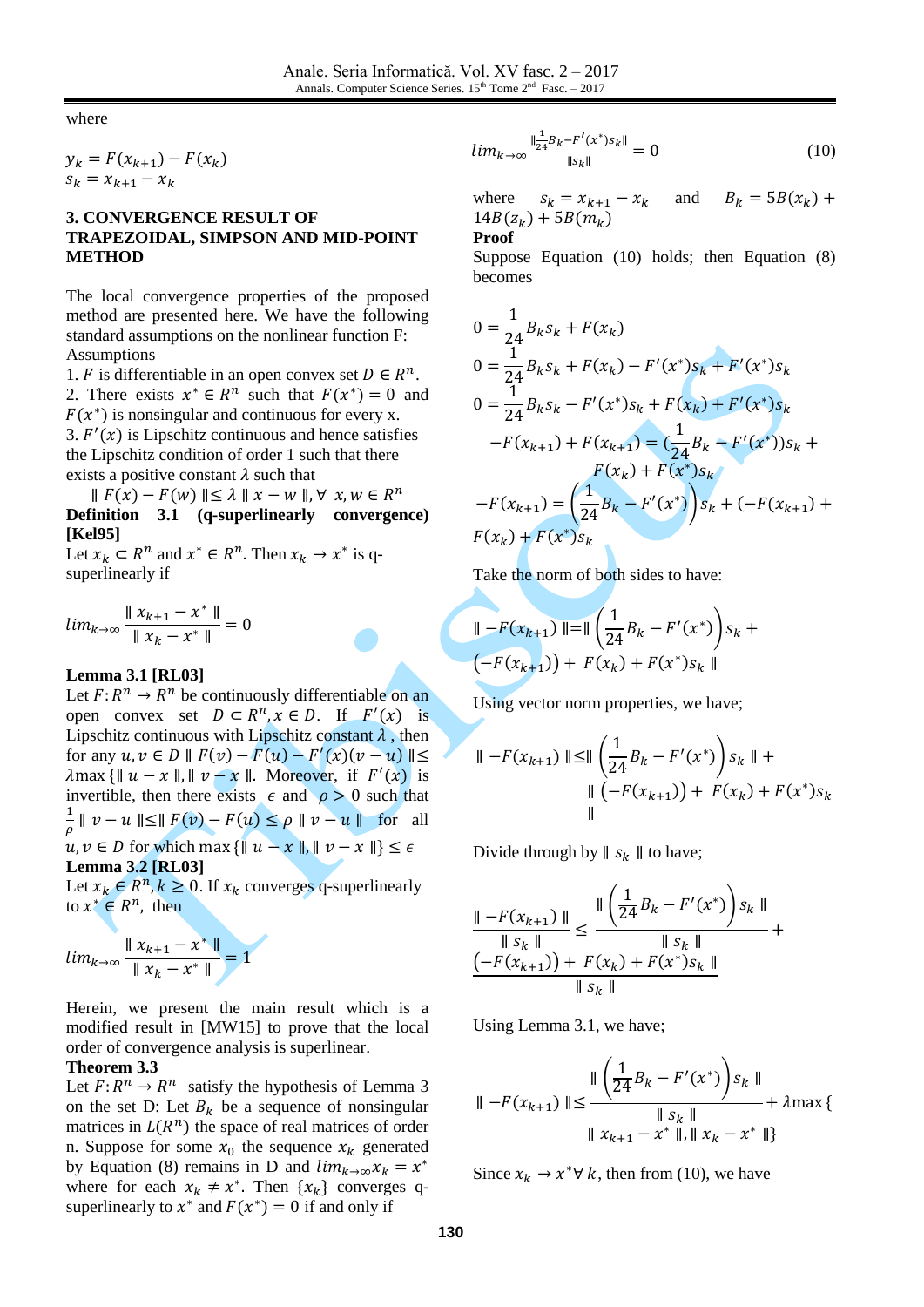$$
\lim_{k \to \infty} \frac{\| F(x_{k+1}) \|}{\| s_k \|}
$$
\n
$$
\leq \frac{\| \left( \frac{1}{24} B_k - F'(x^*) \right) s_k \|}{\| s_k \|}
$$
\n
$$
+ \lambda \max \{ \| x_{k+1} - x^* \|, \| x_k - x^* \| \}
$$
\n
$$
F(x^*) = F(\lim_{k \to \infty} x_k) = \lim_{n \to \infty} F(x_k) = 0
$$

But  $F'(x^*)$  is nonsingular, thus by Lemma 3.1  $\exists \rho > 0, k_0 \geq 0$  such that we have;

$$
\| F(x_{k+1}) \| = \| F(x_{k+1}) - F(x^*) \| \ge
$$
  

$$
\frac{1}{\rho} \| x_{k+1} - x^* \|
$$

For all  $k \geq k_0$ , Equation (12) and Equation (13) gives

$$
0 = \lim_{k \to \infty} \frac{\| F(x_{k+1}) \|}{\| s_k \|} \n\geq \lim_{k \to \infty} \frac{\frac{1}{p} \frac{\| x_{k+1} - x^* \|}{\| s_k \|}}{\frac{1}{p} \frac{\| x_{k+1} - x^* \|}{\| x_{k+1} - x^* \| + \| x_{k+1} - x^* \|}} \n\geq \lim_{k \to \infty} \frac{\frac{1}{p} t_k}{\frac{1}{p} t_k} \n= \lim_{k \to \infty} \frac{\frac{1}{p} t_k}{1 + t_k}
$$

And

 $t$  $|| x_{k+1} - x^* ||$  $\parallel x_k - x^*$ 

This implies that

 $\lim t$  $\boldsymbol{k}$ 

Therefore  $x_k$  converges q-superlinearly to  $x^*$ .

Conversely, suppose that  $x_k$  converges qsuperlinearly to  $x^*$  and  $F(x^*) = 0$ . Then by Lemma 3.1, there exist a  $\rho > 0$  such that we have

$$
\| F(x_{k+1}) \| \le \rho \| x_{k+1} - x^* \|
$$

Then

$$
0 = \lim_{k \to \infty} \frac{\|x_{k+1} - x^*\|}{\|x_k - x^*\|}
$$
  
\n
$$
\geq \lim_{k \to \infty} \frac{\|F(x_{k+1})\|}{\rho \|x_k - x^*\|}
$$
  
\n
$$
= \lim_{k \to \infty} \frac{\|F(x_{k+1})\|}{\rho \|s_k\| \|x_k - x^*\|}
$$

Using lemma 3.2, we have

$$
\lim_{k\to\infty}\frac{\parallel F(x_{k+1})\parallel}{\parallel s_k\parallel}=0
$$

From equation (11), we have

$$
\frac{\| \left( \frac{1}{24} B_k - F'(x^*) \right) s_k \|}{\| s_k \|} \le \lim_{k \to \infty} \frac{\| F(x_{k+1}) \|}{\| s_k \|} + \lim_{k \to \infty} \frac{\left( -F(x_{k+1}) \right) + F(x_k) + F(x^*) s_k \|}{\| s_k \|} \le 0 + \lambda \lim_{k \to \infty} \max \{ \| x_k - x^* \|, \| x_{k+1} - x^* \| \}
$$

Since  $x_k$  converges to  $x^*$ , then

$$
\lim_{k\to\infty}\parallel x_k-x^*\parallel
$$

which proves that

$$
\frac{\| \left( \frac{1}{24} B_k - F'(x^*) \right) s_k \|}{\| s_k \|} = 0
$$

# **4. NUMERICAL RESULTS AND DISCUSSION**

In order to evaluate the performance of the proposed method, we apply the method to solve eight (8) benchmark problems using eight (8) dimensions ranging from 5 to 1,065 variables. A comparison of the numerical test results of our new method is made with those of the following three well-known methods:

- Classical Broyden Method
- Trapezoidal Broyden Method ([MMW14])
- Midpoint-Simpson Broyden Method ([MW15])

The comparison was done on the number of iterations and the CPU time in seconds. The computational experiments were carried out using MATLAB 2012b with a double precision arithmetic. The program is designed to terminate whenever the number of iterations reaches 500 and no  $x_k$  satisfies  $F \parallel x_k \parallel \leq 10^{-12}$ . A failure is reported (denoted by '-') in the tabulated result.

**List of Tested Problems**

Problem 1 ([CTV12])  
\n
$$
F_i(x) = x_i x_{i+1} - 1,
$$
  
\n $F_n(x) = x_n x_1 - 1.$   
\n $i = 1, 2, ..., n - 1$  and  $= x_0 = (0.8, 0.8, ..., 0.8)^T$   
\nProblem 2 ([SDK10])  
\n $F_i(x) = x_i x_{i+1} - 1,$   
\n $F_n(x) = x_n x_1 - 1.$   
\n $i = 1, 2, ..., n - 1$  and  $= x_0 = (0.5, 0.5, ..., 0.5)^T$   
\nProblem 3 ([SDK10])  
\n $F_i(x) = x_i x_{i+1} - 1,$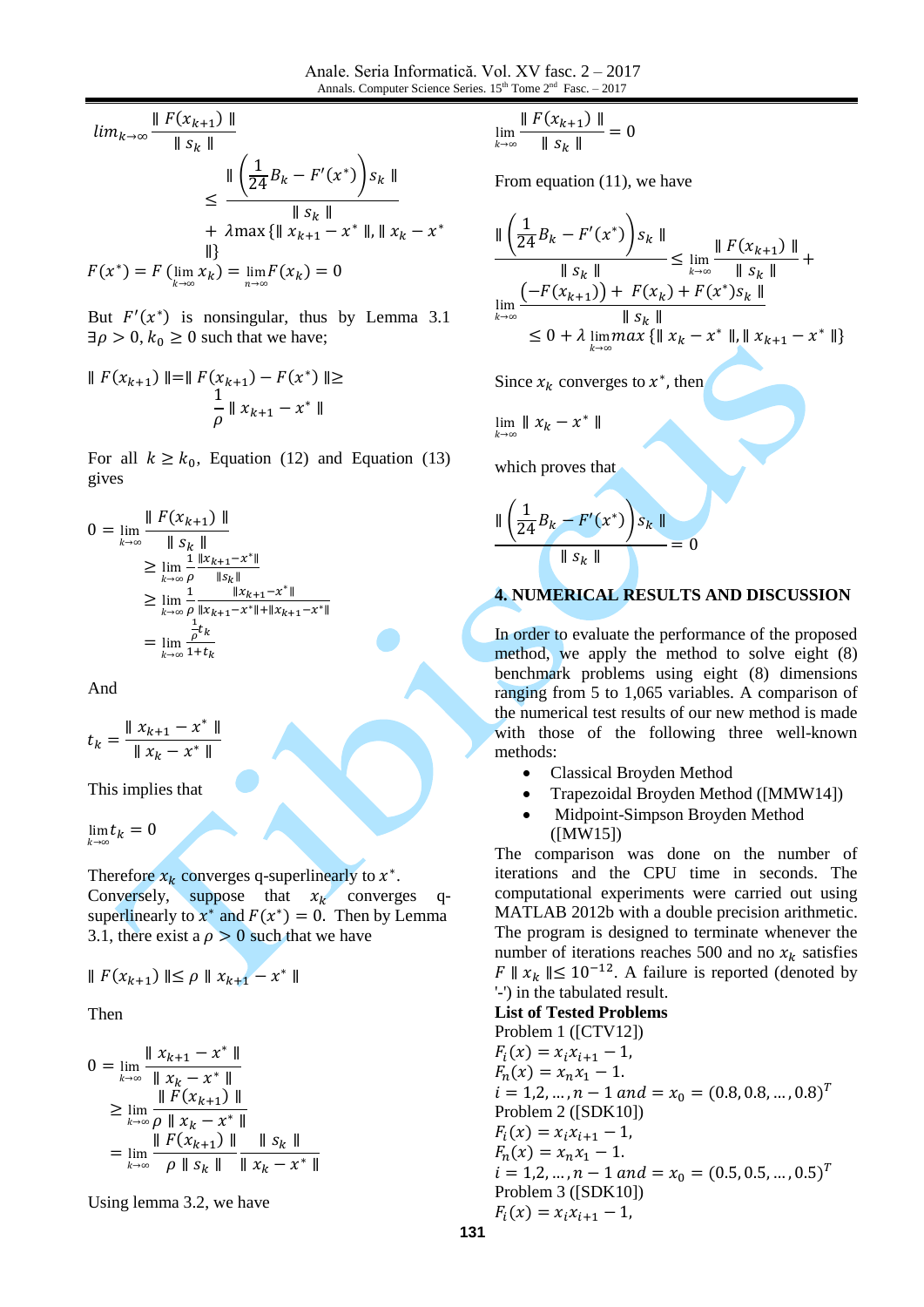Anale. Seria Informatică. Vol. XV fasc. 2 – 2017 Annals. Computer Science Series.  $15^{th}$  Tome  $2^{nd}$  Fasc. - 2017

 $F_n($  $i = 1, 2, ..., n - 1$  and  $x_0 = (2, 2, ..., 2)^T$ Problem 4 ([HB12])  $F_i(x) = x_i^2$  $i = 1, 2, ..., n$  and  $x_0 = (2, 2, ..., 2)^T$ Problem 5 ([SDK10])  $F_i(x) = x_i^2$  $i = 1, 2, ..., n$  and  $x_0 = (0.5, 0.5, ..., 0.5)^T$ Problem 6 ([SDK10])  $F_i(x) = \exp(x_i^2 - 1) - \cos(1 - x_i^2)$  $i = 1, 2, ..., n$  and  $x_0 = (0.5, 0.5, ..., 0.5)^T$ Problem 7 ([DS11])  $F_i($  $i = 1, 2, ..., n$  and  $x_0 = (0.5, 0.5, ..., 0.5)^T$ Problem 8 ([HB12])  $F_i($  $i = 1, 2, ..., n$  and  $x_0 = (0.7, 0.7, ..., 0.7)^T$ 



**Figure 1: Performance Profile based on the number of iterations**



**Figure 2: Performance Profile based on CPU time**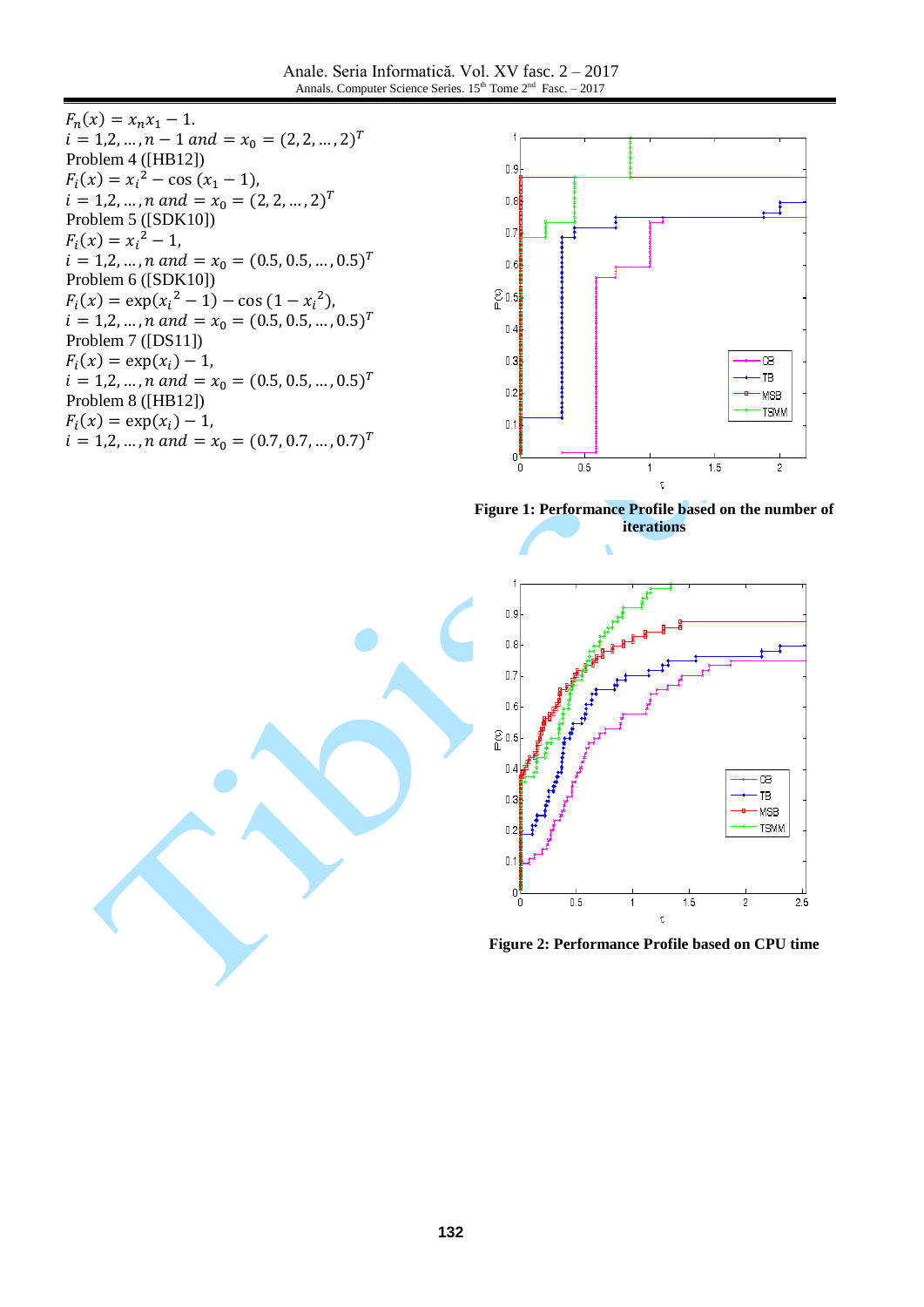Anale. Seria Informatică. Vol. XV fasc. 2 – 2017 Annals. Computer Science Series.  $15<sup>th</sup>$  Tome  $2<sup>nd</sup>$  Fasc. – 2017

|                |                |                          |                          |                          |                          | <b>Table 1: Numerical Results for all the four Methods</b> |                          |                          |                     |
|----------------|----------------|--------------------------|--------------------------|--------------------------|--------------------------|------------------------------------------------------------|--------------------------|--------------------------|---------------------|
| <b>Prob</b>    | $\mathbf n$    |                          | $\mathbf{1}$             |                          | $\mathbf{2}$             | 3                                                          |                          | 4                        |                     |
|                |                |                          | CB                       |                          | TB                       | <b>MSB</b>                                                 |                          | <b>TSMM</b>              |                     |
| $\mathbf{1}$   | 5              | NI<br>6                  | <b>CPU</b><br>0.051      | NI<br>$\overline{4}$     | <b>CPU</b><br>0.048      | <b>NI</b><br>3                                             | <b>CPU</b><br>0.039      | NI<br>$\overline{4}$     | <b>CPU</b><br>0.051 |
|                | 15             | 6                        | 0.066                    | $\overline{4}$           | 0.084                    | 3                                                          | 0.062                    | $\overline{4}$           | 0.078               |
|                | 35             | 5                        | 0.155                    | 5                        | 0.164                    | 3                                                          | 0.103                    | $\overline{\mathcal{L}}$ | 0.142               |
|                | 65             | 5                        | 0.215                    | 5                        | 0.389                    | 3                                                          | 0.247                    | $\overline{\mathcal{L}}$ | 0.236               |
|                | 165            | 5                        | 0.515                    | 5                        | 0.574                    | $\overline{4}$                                             | 0.437                    | $\overline{4}$           | 0.482               |
|                | 365            | 5                        | 0.515                    | 5                        | 0.574                    | $\overline{4}$                                             | 0.437                    | $\overline{\mathcal{L}}$ | 0.482               |
|                | 665            | 6                        | 2.794                    | 5                        | 2.469                    | $\overline{4}$                                             | 2.351                    | $\overline{\mathcal{L}}$ | 2.126               |
|                | 1065           | 6                        | 5.131                    | 5                        | 4.463                    | $\overline{4}$                                             | 4.225                    | $\overline{4}$           | 3.742               |
| $\overline{2}$ | 5              | 6                        | 0.047                    | 5                        | 0.047                    | $\overline{4}$                                             | 0.050                    | $\overline{4}$           | 0.032               |
|                | 15             | 6                        | 0.069                    | 5                        | 0.101                    | $\overline{4}$                                             | 0.057                    | $\overline{4}$           | 0.083               |
|                | 35             | 6                        | 0.164                    | 5                        | 0.177                    | $\overline{4}$                                             | 0.136                    | $\overline{4}$           | 0.159               |
|                | 65             | 6                        | 0.257                    | 5                        | 0.284                    | $\overline{4}$                                             | 0.183                    | $\overline{\mathbf{4}}$  | 0.238               |
|                | 165            | 6                        | 1.178                    | 5                        | 0.676                    | $\overline{4}$                                             | 0.437                    | $\overline{4}$           | 0.514               |
|                | 365            | 6                        | 2.971                    | 5                        | 2.797                    | $\overline{4}$                                             | 3.011                    | $\overline{4}$           | 1.126               |
|                | 665            | 6                        | 2.934                    | 5                        | 2.552                    | $\overline{4}$                                             | 2.617                    | $\overline{4}$           | 2.139               |
|                | 1065           | 6                        | 6.884                    | 5                        | 4.351                    | $\overline{4}$                                             | 3.894                    | $\overline{4}$           | 3.729               |
| 3              | 5              | $\equiv$                 | $\blacksquare$           | $\blacksquare$           | $\overline{\phantom{0}}$ | 5                                                          | 0.058                    | $\overline{5}$           | 0.052               |
|                | 15             | $\overline{\phantom{a}}$ | $\overline{a}$           | $\blacksquare$           | $\overline{\phantom{a}}$ | 5                                                          | 0.063                    | $\mathbf{5}$             | 0.048               |
|                | 35             | $\overline{\phantom{a}}$ | $\overline{\phantom{a}}$ | $\overline{\phantom{a}}$ | $\overline{\phantom{0}}$ | $\sqrt{5}$                                                 | 0.131                    | $\overline{5}$           | 0.159               |
|                | 65             | $\overline{\phantom{a}}$ | $\overline{\phantom{a}}$ | $\blacksquare$           | $\frac{1}{2}$            | $\overline{5}$                                             | 0.241                    | 5                        | 0.392               |
|                | 165            | $\overline{\phantom{a}}$ | $\overline{\phantom{a}}$ | $\blacksquare$           | $\overline{\phantom{0}}$ | 5                                                          | 0.510                    | 5                        | 0.686               |
|                | 365            | $\blacksquare$           | $\overline{\phantom{a}}$ | $\overline{\phantom{a}}$ | $\overline{\phantom{0}}$ | 5                                                          | 2.598                    | 5                        | 1.346               |
|                | 665            | $\overline{\phantom{a}}$ | $\blacksquare$           | $\blacksquare$           | $\overline{\phantom{a}}$ | $5^{\circ}$                                                | 2.663                    | 5                        | 2.526               |
|                | 1065           | $\overline{\phantom{a}}$ | $\blacksquare$           | $\blacksquare$           | ÷,                       | 5                                                          | 5.648                    | 5                        | 4.438               |
| $\overline{4}$ | 5              | 12                       | 0.061                    | 22                       | 0.179                    | 6                                                          | 0.071                    | $\,$ 8 $\,$              | 0.066               |
|                | 15             | 12                       | 0.163                    | 24                       | 0.385                    | 6                                                          | 0.088                    | $8\,$                    | 0.143               |
|                | 35             | 12                       | 0.296                    | $\blacksquare$           |                          | $\overline{6}$                                             | 0.175                    | $\,$ 8 $\,$              | 0.381               |
|                | 65             | 12                       | 1.386                    | 24                       | 10873                    | 6                                                          | 0.380                    | $\,8\,$                  | 0.639               |
|                | 165            | 12                       | 1.703                    | $\blacksquare$           | ÷.                       | 6                                                          | 0.739                    | $8\,$                    | 1.129               |
|                | 365            | 14                       | 6.819                    | $\blacksquare$           | à,                       | 7                                                          | 3.069                    | $\,$ 8 $\,$              | 40157               |
|                | 665            | 14                       | 13.169                   | ÷                        | لرم                      | $\overline{7}$                                             | 4.311                    | $\,8\,$                  | 70584               |
|                | 1065           | 15                       | 16.180                   | $\blacksquare$           | $\overline{a}$           | 7                                                          | 7.489                    | $\,8\,$                  | 11.288              |
| 5              | 5              | 6                        | 0.053                    | 5                        | 0.044                    | $\overline{4}$                                             | 0.078                    | $\overline{4}$           | 0.065               |
|                | 15             | 6                        | 0.069                    | 5                        | 0.134                    | $\overline{\mathcal{L}}$                                   | 0.056                    | $\overline{4}$           | 0.125               |
|                | 35             | 6                        | 0.143                    | 5 <sup>5</sup>           | 0.155                    | $\overline{4}$                                             | 0.179                    | $\overline{4}$           | 0.144               |
|                | 65             | $6\overline{6}$          | 1.063                    | 5                        | 0.333                    | $\overline{4}$                                             | 0.629                    | 4                        | 0.607               |
|                | 165            | 6                        | 0.895                    | 5                        | 0.613                    | $\overline{4}$                                             | 1.019                    | $\overline{4}$           | 1.289               |
|                | 365            | 6                        | 3.135                    | 5                        | 1.784                    | $\overline{4}$                                             | 2.824                    | $\overline{\mathcal{A}}$ | 1.414               |
|                | 665            | 6                        | 4.059                    | 5                        | 3.419                    | $\overline{4}$                                             | 3.441                    | $\overline{4}$           | 3.107               |
|                | 1065           | 6                        | 7.439                    | 5                        | 6.685                    | $\overline{4}$                                             | 6.497                    | $\overline{4}$           | 5.139               |
| 6              | 5 <sup>1</sup> | $\overline{\phantom{0}}$ | $\overline{\phantom{a}}$ | 5                        | 0.075                    | $\overline{\phantom{a}}$                                   | $\overline{\phantom{a}}$ | 9                        | 0.098               |
|                | 15             |                          | $\overline{\phantom{a}}$ | 5                        | 0.089                    |                                                            | $\overline{\phantom{a}}$ | 9                        | 0.189               |
|                | 35             | $\overline{\phantom{0}}$ | $\overline{\phantom{0}}$ | $\sqrt{5}$               | 0.280                    | $\overline{\phantom{a}}$                                   | $\blacksquare$           | 9                        | 0.440               |
|                | 65             | $\overline{\phantom{0}}$ | $\overline{\phantom{0}}$ | 5                        | 0.453                    | $\overline{\phantom{a}}$                                   | $\overline{\phantom{a}}$ | 9                        | 0.848               |
|                | 165            | $\overline{\phantom{0}}$ | $\overline{\phantom{0}}$ | 5                        | 0.982                    | $\overline{\phantom{a}}$                                   | $\overline{\phantom{a}}$ | 9                        | 1.474               |
|                | 365            | $\overline{\phantom{0}}$ | $\overline{\phantom{0}}$ | 5                        | 3.596                    | $\overline{\phantom{a}}$                                   | $\overline{\phantom{a}}$ | 9                        | 6.758               |
|                | 665            | $\overline{\phantom{0}}$ | $\overline{\phantom{0}}$ | 5                        | 6.012                    |                                                            | $\overline{\phantom{a}}$ | 9                        | 9.214               |
|                | 1065           | $\overline{\phantom{0}}$ | $\overline{\phantom{0}}$ | 5                        | 8.088                    |                                                            | $\overline{\phantom{a}}$ | 9                        | 13.845              |

| $\overline{ }$ |     | 0.042 | 0.067 | 0.035 | 0.048 |
|----------------|-----|-------|-------|-------|-------|
|                | 15  | 0.072 | 0.099 | 0.073 | 0.096 |
|                | 35  | 0.138 | 0.162 | 0.108 | 0.137 |
|                | 65  | 0.388 | 0.356 | 0.857 | 0.394 |
|                | 165 | 0.767 | 0.669 | 0.519 | 0.604 |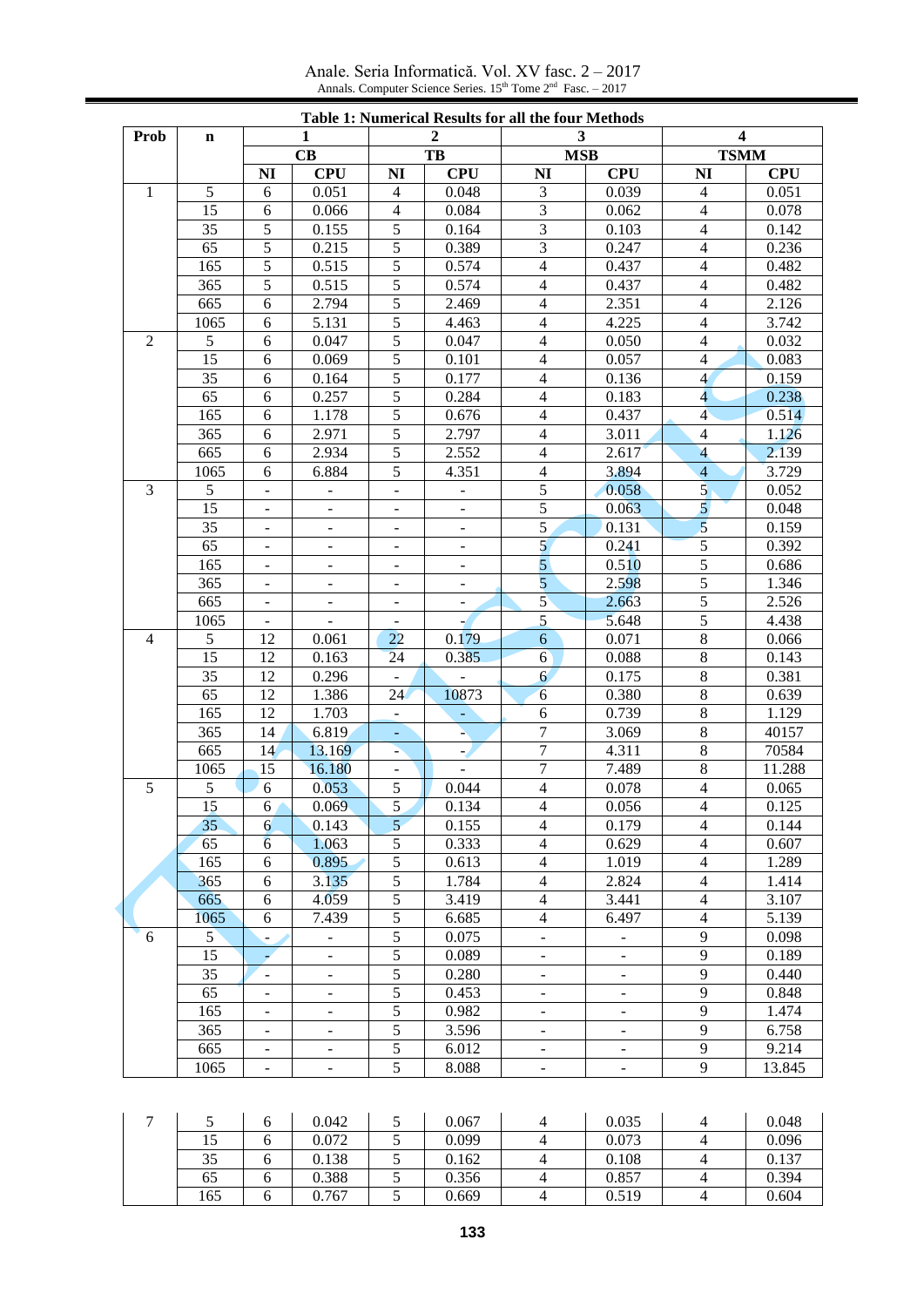Anale. Seria Informatică. Vol. XV fasc. 2 – 2017 Annals. Computer Science Series.  $15^{th}$  Tome  $2^{nd}$  Fasc. - 2017

| Prob | $\mathbf n$ |    |            |    | 2          | 3              |            | 4              |            |
|------|-------------|----|------------|----|------------|----------------|------------|----------------|------------|
|      |             |    | CB         |    | TB         | <b>MSB</b>     |            | <b>TSMM</b>    |            |
|      |             | NI | <b>CPU</b> | NI | <b>CPU</b> | NI             | <b>CPU</b> | NI             | <b>CPU</b> |
|      | 365         | 6  | 2.554      | 5  | 3.133      | 4              | 3.615      | 4              | 2.628      |
|      | 665         | 6  | 6.492      | 5  | 3.839      | $\overline{4}$ | 4.833      | 4              | 3.459      |
|      | 1065        | 6  | 8.312      | 5  | 6.393      | 4              | 5.578      | 4              | 5.119      |
| 8    | 5           | 6  | 0.130      | 5  | 0.072      | $\overline{4}$ | 0.049      | 4              | 0.067      |
|      | 15          | 6  | 0.119      | 5  | 0.081      | 4              | 0.055      | $\overline{4}$ | 0.069      |
|      | 35          | 6  | 0.169      | 5  | 0.192      | $\overline{4}$ | 0.189      | 4              | 0.148      |
|      | 65          | 6  | 0.169      | 5  | 0.372      | $\overline{4}$ | 0.263      | $\overline{4}$ | 0.427      |
|      | 165         | 6  | 0.778      | 5  | 0.755      | 4              | 0.600      | 4              | 0.584      |
|      | 365         | 6  | 3.813      | 5  | 2.601      | $\overline{4}$ | 3.323      | 4              | 2.419      |
|      | 665         | 6  | 5.636      | 5  | 5.090      | 4              | 4.439      | $\overline{4}$ | 3.704      |
|      | 1065        | 6  | 7.422      | 5  | 6.163      | $\overline{4}$ | 5.973      | 4              | 5.240      |

**Table 2: Summary of Robustness, Efficiency and Combined Robustness and Efficiency Measures**

|                    | $\mathbb C\mathbf B$ | TB     | <b>MSB</b> | <b>TSMM</b> |
|--------------------|----------------------|--------|------------|-------------|
|                    | 0.7500               | 0.7968 | 0.8750     | .0000       |
|                    | 0.6313               | 0.6888 | .0000      | 0.9034      |
| $\mathcal{L}_{ER}$ | 0.4734               | 0.6293 | 0.8750     | 0.9034      |

## **5. DISCUSSION OF RESULTS**

The numerical results in Table 1 clearly show that our new method has better results compared to Classical Broyden (CB) and the Trapezoidal Broyden method (TB) in terms of number of iterations and with regards to the CPU time, the method is competitive with the other methods. To better compare the numerical performance of the four methods, the performance profile for number of iterations is plotted. Figures 1 and 2 shows the performances of the four methods, relative to the number of iterations and CPU time as proposed by [DM02] respectively. Looking at the figure, we see that the new method, TSMM outperform all other methods since it solves 100% of the test problems. In order to have a clearer information about robustness and efficiency of the methods (in terms of number of iterations), we used the performance profile of [BP90]. In the analysis of performance of nonlinear systems solvers, this profile uses three (3) indices namely; Robustness, Efficiency and Combined Robustness and Efficiency indices. Next, we give the report of these analyses. Table 2 shows that in terms of robustness, TSMM is superior to CB, TB and MSB. TSMM has never failed to solve any of the tested benchmark problems. However, in terms of Efficiency, the TSMM is just competitive compared to MSB but performed better then CB and TB. Hence, these observations further authenticate the superiority of the proposed method to CB and TB for solving large scale systems of nonlinear equations. The performance profile of each of the methods for small value of  $\tau$ , the best possible ratio are shown in Figures 1 and 2. We assume that we have  $n_s$  solvers and  $n_p$  problems, the

performance profile  $P: R \rightarrow [0, 1]$  is defined as follows: let P and S be the set of problems and set of solvers respectively. For each problem  $p \in P$  and for each solver  $s \in S$  we define  $t_{p;s}$  (number of iterations required to solve problem p by solver s) and  $t_{p,s}$  (computing time required to solve problem p by solver s) for Figures 1 and 2 respectively. The performance ratio is given by  $r_{p:s} = \frac{t}{\min(1 - t)}$  $\frac{c_{p;s}}{\min\{t_{p;s},\ s\in S\}}.$ Then the performance profile is defined by  $P(\tau) \coloneqq \frac{1}{n}$  $\frac{1}{n_p}$  size  $p \in P$ :  $log_2 \leq \tau$ ,  $\forall \tau \in R$  where  $P(\tau)$  is the probability for solver  $s \in S$  that a performance ratio  $\tau_{p:s}$  is within a factor  $\tau \in R$  of the best possible ratio. Both figures showed that TSMM solves all of the test problems successfully. MSB has the probability of 0.87 and 0.38 in Figures 1 and 2 respectively followed by the proposed method with 0.68 and 0.36, TB with 0.13 and 0.19 and CB with 0.03 and 0.09. In Figure 1, TSMM competes with MSB for  $\tau \geq 0.4$ . For factor  $\tau \geq 0.3$ , MSB and TSMM have the best probabilities in Figure 2.

## **6. CONCLUSIONS**

We have presented another approximation alternative to Jacobian matrices via the Trapezoidal, Simpson and Midpoint quadrature formulas and preserved the local order of convergence of the classical Broyden method. The numerical tests for the benchmark functions show that the method is robust and competitive.